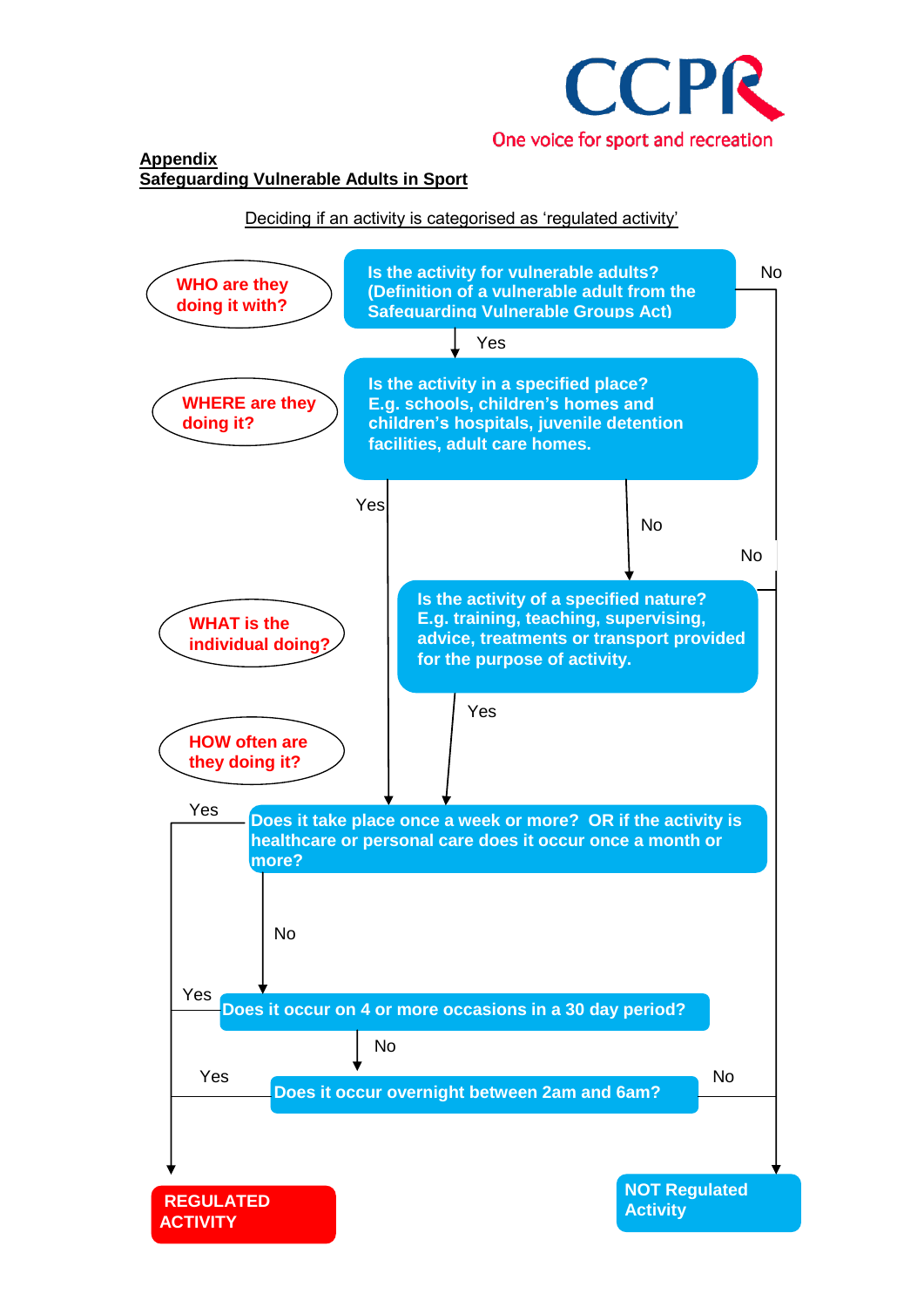

## Regulated Activity

Regulated activity is the statutory term used to describe specific activities which involve working or volunteering with children or vulnerable adults and certain situations where individuals have the opportunity for contact with a child or vulnerable adult. It covers any such work, either paid or unpaid, which is carried out on a frequent, intensive or overnight basis. It does not include family or personal arrangements. In relation to sport, regulated activity for adults includes:

- training, teaching or instruction provided wholly or mainly for vulnerable adults
- any form of assistance, advice or guidance provided wholly or mainly for vulnerable adults
- any form of treatment or therapy provided for a vulnerable adult
- driving a vehicle which is being used only for the purpose of conveying children or vulnerable adults and any person caring for the child or vulnerable adult.

## Deciding if a worker is in Regulated Activity

1. Is the person a child or vulnerable adult?

*Note: For the purpose of the Vetting and Barring Scheme, people are not defined as a vulnerable adult because they may be older, have an illness or have a disability.* 

*In respect of sporting activity people are vulnerable adults under the Vetting and Barring Scheme when they are:*

- *receiving any form of health care (from a physiotherapist for example)*
- *receiving a service or participating in an activity that is specifically targeted at people with age-related needs or disabilities.*
- 2. Is the activity of a specified nature (e.g. training, care supervision, advice treatment or transport) referred to as regulated activity? **OR**

Is the activity carried out in a specified place (e.g. school, children's home, children's hospital, juvenile detention facility or adult care home)? **OR**

Is the activity carried out by a person in a specified position (e.g. member of a relevant local government body, director of adult social services, a trustee of a children's or vulnerable adults' charity)?

- 3. Is the contact:
- frequent (once a week or if delivering health or personal care once a month)
- intensive (four or more occasions in a period of 30 days) **OR**
- overnight (between 2-6am)

**Services which are not specifically for vulnerable adults but which are aimed at the general public are not regulated activity.**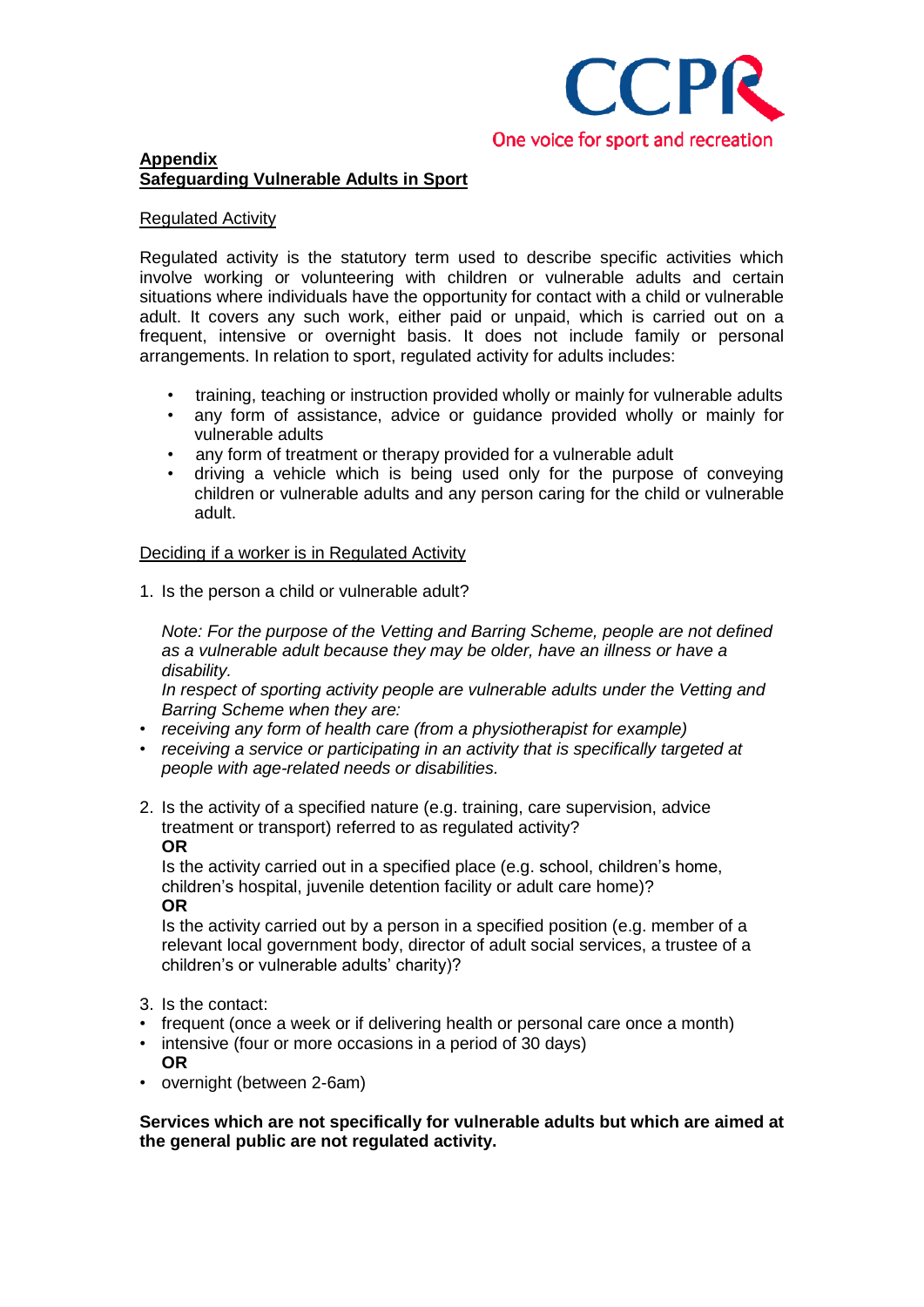

Examples of Regulated Activity in Sport

| <b>Situation</b>                                                                                                                                                                                                                                                                 | <b>Regulated Activity?</b>                                                                                                                                                                                                                                                                                                       |
|----------------------------------------------------------------------------------------------------------------------------------------------------------------------------------------------------------------------------------------------------------------------------------|----------------------------------------------------------------------------------------------------------------------------------------------------------------------------------------------------------------------------------------------------------------------------------------------------------------------------------|
| A local leisure centre runs aqua fit<br>sessions and advertises its benefits for<br>high<br>blood<br>with<br>people<br>pressure.<br>However the session is voluntary and<br>people decide themselves if they want to<br>attend.                                                  | This is exempt from the Vetting and<br>Barring Scheme altogether, because the<br>scheme itself is self-referring and the<br>session is not specifically for people with<br>a health need.                                                                                                                                        |
| Mustafa runs a programme of exercise in<br>the public gym for people with weight<br>problems. The scheme is funded by the<br>PCT (Primary Care Trust) and GPs refer<br>This<br>to it.<br>activity<br>patients<br>is<br>commissioned and carried out on behalf<br>of an NHS body. | These workers are in regulated activity<br>because the session is run solely for<br>healthcare<br>the<br>and<br>reasons<br>S <sub>O</sub><br>participants are vulnerable adults.                                                                                                                                                 |
| Jim works as a care assistant at a day<br>care centre for people who have had a<br>stroke. He enters a team of day care<br>attenders into the local short mat bowls<br>tournament, which is open to the public.                                                                  | Jim is in regulated activity.<br>Jim is<br>arranging recreational activity on behalf<br>of a local authority in connection with a<br>community care service. Therefore the<br>day care attenders are participating in an<br>activity that is specifically targeted at<br>people with age related<br>needs<br>or<br>disabilities. |
| The village hall runs a snooker club.<br>Members of the local Alzheimer's Society<br>decide to go along.                                                                                                                                                                         | The snooker club is open to the general<br>public and is exempt from the scheme<br>altogether.                                                                                                                                                                                                                                   |

### Regulated Activity Provider

Defined as an organisation or individual responsible for the management or control of regulated activity, paid or unpaid and makes arrangements for people to work in that activity.

E.G. In the case of weekly swimming lessons for vulnerable adults with learning disability at Hampstead Swimming Club – the RAP is Hampstead Swimming Club. However if Finsbury Swimming Club organise a gala for vulnerable adults with learning disabilities to take place at Hampstead Swimming Club then Finsbury Swimming Club are the RAP.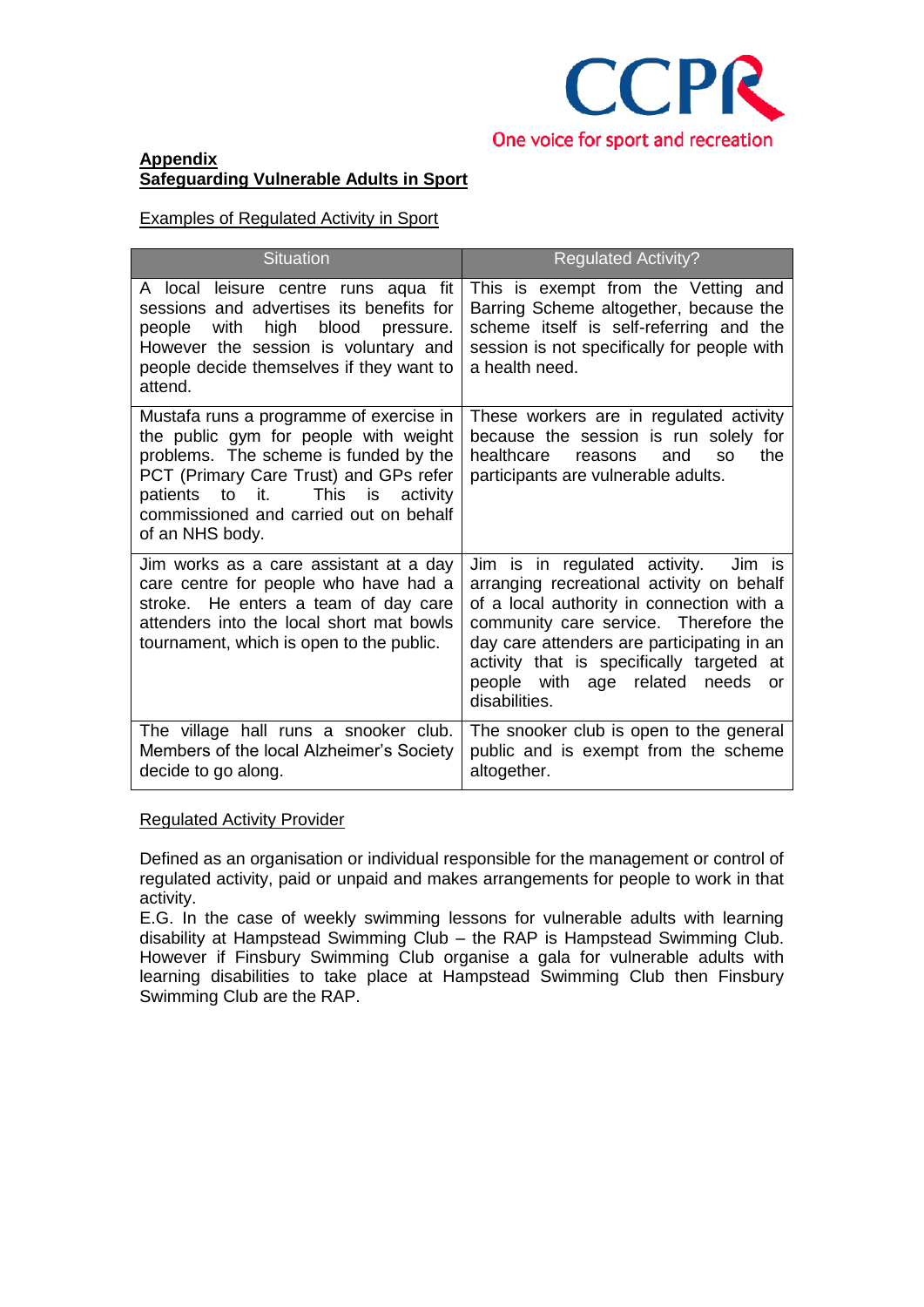

## Making referrals to ISA

If the following **two** conditions have been met the information MUST be referred to the ISA:

- 1. If you withdraw permission for an individual to engage in regulated activity, or would have done so if that individual had not resigned, retired, been made redundant or been transferred to a position which is not regulated; **AND**
- 2. Because you think the individual has:
	- Engaged in relevant conduct; OR
	- Satisfied the Harm Test: OR
	- Received a caution or conviction for a relevant offence.

### *Relevant Conduct*

*A person engaged in regulated activity has engaged in action (or inaction) which has actually caused harm or risk to a vulnerable adult. The types of harm include physical, psychological, emotional, sexual, verbal and neglect. Action –*

*E.G. When coaching a wheelchair basketball player the coach hit the player*  to make her comply with her instructions. If the coach is sacked as a result of *this then this information MUST be referred to ISA.*

### *Inaction –*

*E.G. A rowing coach not keeping a vulnerable individual safe by exposing them to undue cold, heat or the unnecessary risk of injury e.g. allowing Rowers under their supervision to train or race inappropriately clothed for the prevailing conditions. If the coach is sacked as a result of this then the information MUST be referred to ISA.*

### *The Harm Test*

*In the case of vulnerable adults this means that the vulnerable adult has not been harmed but the behaviour of the worker/volunteer indicates a serious risk that they could harm the vulnerable adult in the future. The risk of harm needs to be specifically for a vulnerable adult. It is expected that this will be applied infrequently.*

*E.G. At a coaching clinic a coach for a mental health football team discloses to his mentor coach that he has a sexual interest in the individuals he coaches. The mentor coach is concerned enough to report this to the Head of Coaching and the coach is removed from regulated activity – this MUST be reported to ISA because the coach has been removed from regulated activity because of the risk of causing harm.*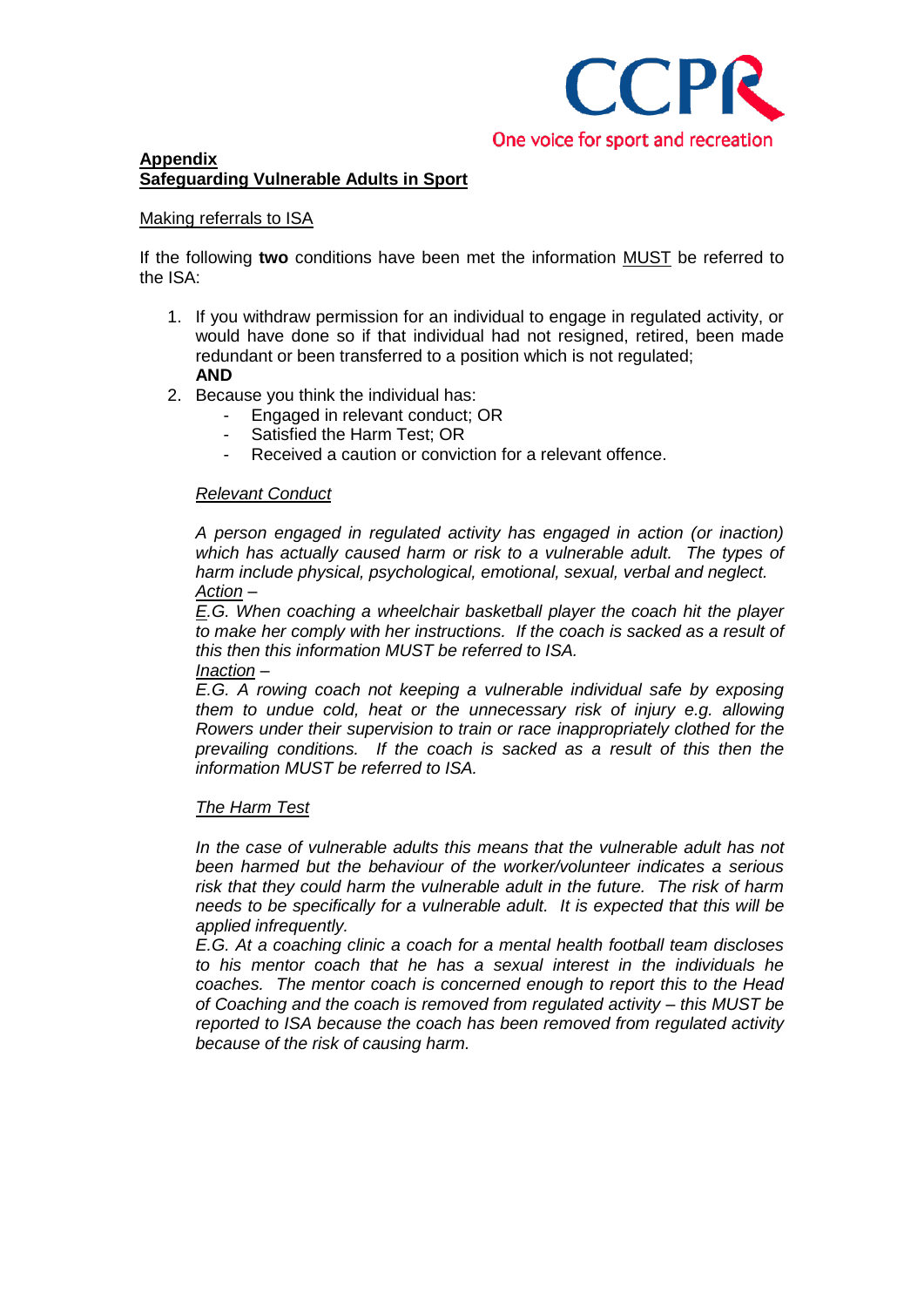

Further Key Government Initiatives and Legislation relating to the Safeguarding of Vulnerable Adults

1998 Speaking Up For Justice

*This was a report of the Interdepartmental Working Group on the treatment of Vulnerable or Intimidated Witnesses in the Criminal Justice System. The aim of the Working Group was to improve access to justice for vulnerable or intimidated witnesses, including children. recommendations for improvements to the criminal justice system including the reporting of crime, identification of vulnerable or intimidated witnesses, and measures to assist witnesses before, during and after the trial. All 78 recommendations were accepted.*

2000 'No Secrets' Department of Health Guidance

*This is guidance on developing and implementing multi-agency policies and procedures to protect vulnerable adults from abuse. No Secrets gives guidance to local agencies who have a responsibility to investigate and take action when a vulnerable adult is believed to be suffering abuse. It offers a structure and content for the development of local inter-agency policies, procedures and joint protocols which will draw on good practice locally and nationally.*

2000 Care Standards Act

*The Care Standards Act created the National Care Standards Commission, an independent, non-governmental public body, to regulate social and health care services previously regulated by local councils and health authorities. It also extended the scope of regulation to other services not previously registered, to include domiciliary care agencies, fostering agencies and residential family centres. The Commission for Social Care Inspection (CSCI) replaced NCSC in April 2004. The Care Quality Commission (CQC) has since replaced CSCI.*

2003 Sexual Offences Act *The Sexual Offences Act introduced a number of new offences concerning vulnerable adults and children.*

As mentioned in the guidance note:

2005 The Mental Capacity Act

*Its general principle is that everybody has capacity unless it is proved otherwise, that they should be supported to make their own decisions, that anything done for or on behalf of people without capacity must be in their best interests and there should be least restrictive intervention.*

2006 Safeguarding Vulnerable Groups Act

*The Safeguarding Vulnerable Groups Act introduces the new Vetting and Barring Scheme and integrates List 99 (for people banned from working as*